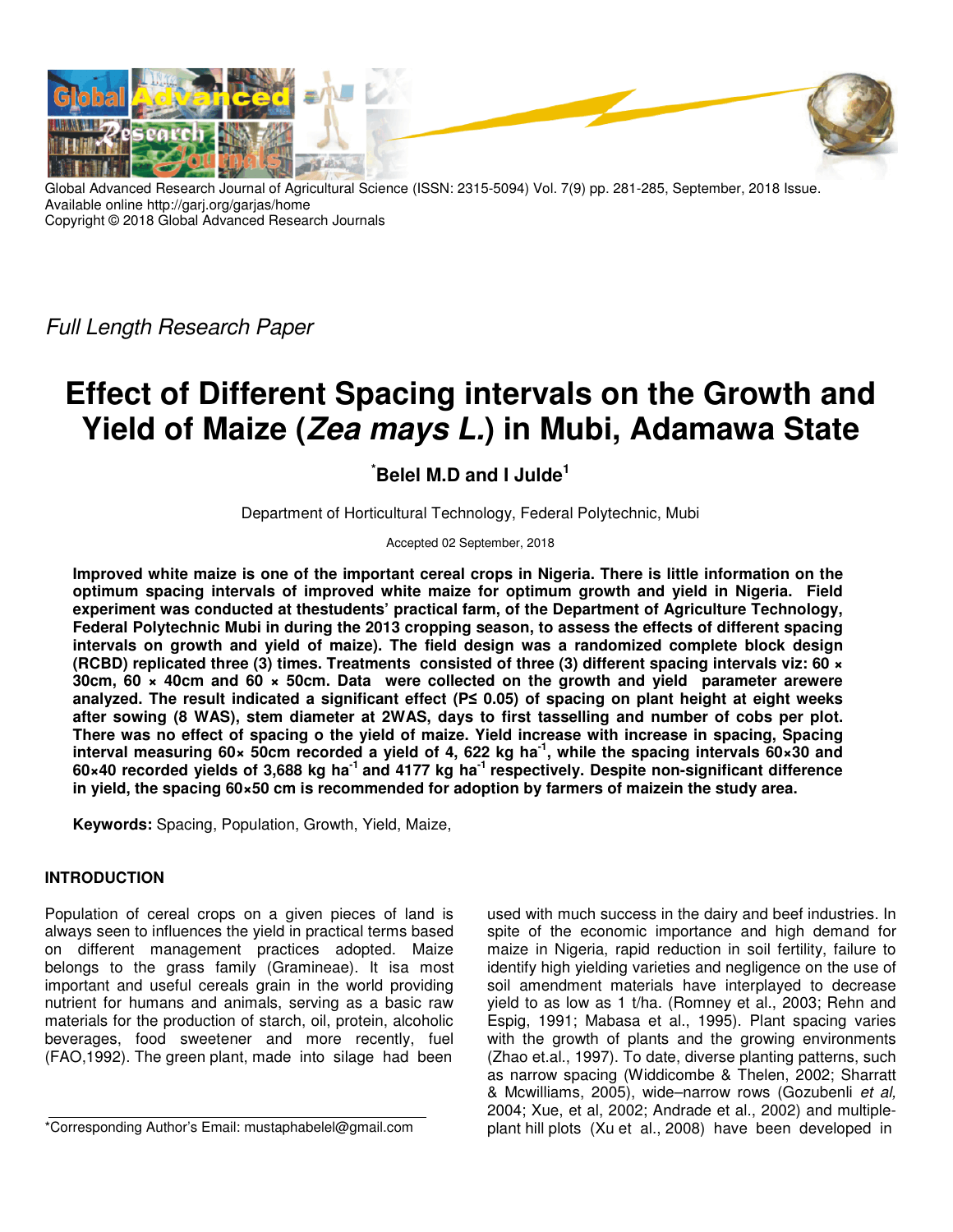

 **Figure 1: Effect of different spacing interval on plant height of Maize during the 2013 cropping season 1: Effect spacing interval plant height of Maize** 

maize (Zea mays L.) in pursuit of highgrain yields under different growing conditions. Some farmers sow their maize crop without recourse to the specifics of distance between plant and this ultimately lead to poor growth of plant, difficulties in management of inputs, as well as reduced yield as the case may be. The planting space for local farmers vary from 90 cm x 30 cm, 90 cm x 20 cm, 90 cm x 50 cm or 75 cm x 50 cm and this do not translate into the expected high yield as revealed by previous study in the area, hence the need to optimize the intra row spacing in maize in the study area for better productivity. Therefore, the aim of this study is todetermine the effects of different spacing on the growth and yield of improved white maize and recommend the correct spacing required for optimum growth and yield in the study area. ecourse to the specifics of distance between<br>s ultimately lead to poor growth of plant,<br>management of inputs, as well as reduced<br>case may be. The planting space for local<br>rom 90 cm x 30 cm, 90 cm x 20 cm, 90 cm x<br>cm x 50 c is todetermine the effects of different<br>
Shand yield of improved white maize<br>
correct spacing required for optimum<br>
e study area.<br>
THOD<br>
Mubi town mays L.) in pursuit of higherain yields under<br>
altracent controlling conditions. Some farmers sow their maize<br>
in recourse to the specifics of distance between The experiment was<br>
his ultimately lead to poor growth of plan

#### **MATERIAL AND METHOD**

#### **The study area**

The research was conducted in Northern part of Mubi in the student's practical farm of the department of Agricultural Technology of the Federal Polytechnic, Mubi Polytechnic, Mubi. Mubi is located in the Northeastern part of Adamawa State Mubi is located in the Northeastern part of Adamawa State<br>between latitude 9° 26 and 10°10 N and longitudes 13° 1 and 13 $^{\circ}$  44 E. It has a land area of 506.40km<sup>2</sup> (Adebayo, 2004), at an altitude of 696m above sea level (Encarta, 2007). The climate is characterized by alternating dry and wet season. The rains last from April to October with a mean annual rainfall from 700mm to 1050 mm (Udo, 1970; Adebayo, 2004). The land use types are mainly arable farming and livestock production (Tekwa and Usman, 2006).

The experiment was laid out using the randomized complete block design (RCBD) replicated three (3) times. Treatments consisted of three spacing regimes namely: Treatments consisted of three spacing regimes namely:<br>60cm × 30cm, 60cm × 40cm, and 60cm × 50cm. The total site was measured to about. (67.5 m<sup>2</sup>) while each plot covered  $7.5m^2$ . The interval between one plots to another was 0.5m while an alley of 1 m was allowed between replications. The research was carried out between the months of July and October during the rainy season of 2013 ley of 1 m was allowed between<br>arch was carried out between the<br>ctober during the rainy season of

#### **Statistical analysis**

The data collected were subjected to the statistical analysis The data collected were subjected to the statistical analysis<br>of variance. The treatment means wereseparated using the least significant difference (LSD) (LSD) at 5% levels of probability.

#### **RESULTS**

The mean value showing the effect of different spacing on The mean value showing the effect of different spacing on<br>plant height is presented in Figure 1. Increase in spacing between plants significantly increase the height of maize at 8WAS. However, at 2WAS and 4WAS there was no between plants significantly increase the height of maize at<br>8WAS. However, at 2WAS and 4WAS there was no<br>significant increase in height of Maize in all the spacing treatments. The tallest plant at 8WAS was with spacing 60 x 50 which recorded 233cm while spacing 60 x 30 cm was shorter at 8WAS with 169 cm. Figure 2 also describes the number of leaves of maize. There was no significant effect number of leaves of maize. There was no significant effect<br>of spacing on the number of leaves of maize from 2WAS to 6WAS. Numberof leaves was taken at interval of two 6WAS. Numberof leaves was taken at interval of two<br>weeks during the production period. The number of leaves eatments. The tallest plant at 8WAS was with spacing 60<br>50 which recorded 233cm while spacing 60 x 30 cm was<br>1orter at 8WAS with 169 cm. Figure 2 also describes the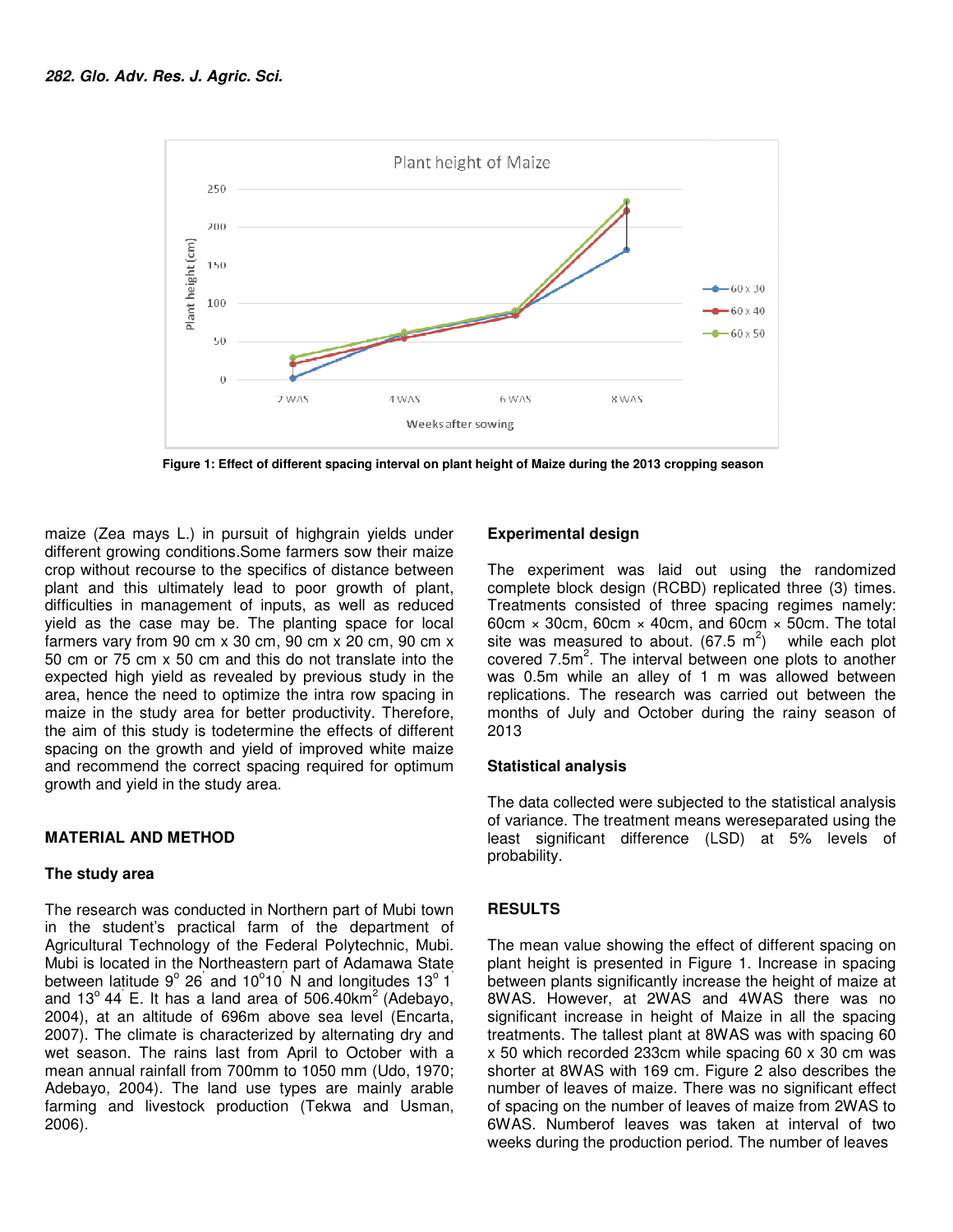

 **Figure 2: Effect of different spacing interval on number of leaves of Maize during the 2013 cropping season interval the 2013 season**



 **Figure 3: Effect of different spacing interval on the establishment of Maize during the 2013 cropping season of different** 

numerically showed that  $60 x30 < 60 x40 < 60 x50$  but numerically showed that 60 x30 < 60 x40 < 60 x50 but<br>were all not statistically different. Moreleaves were produced when maize was space at 60 x 40 cm at 8WAS.Also, establishment count was taken at 14 days after planting, and the result is presented in Figure 3. Maize plant with spacing interval of 60 x40 has the highest  $(P<sub>1</sub>0.05)$  number of established crops to 29.6, while 60 x30 has 24.33 and 60 x 50 had 28.0 plants established respectively. is 24.33 and 60 x 50 had 28.0 plants established<br>spectively.<br>The effect of different spacing interval on the thickness of s space at 60 x 40 cm at<br>count was taken at 14 days<br>ult is presented in Figure 3. nerically showed that 60 x30 < 60 x40 < 60 x50 but there was no significant (P<0.05) effect of spacing on the eall not statistically different. Moreleaves were thickness of matez estens (Table 1).<br>
AdS.Also, establishment

Maizestem is presented in Table 1.

Stem diameter was measured from 2WAS up to 8WAS at intervals of two weeks. Result indicates at 2WAS, at intervals of two weeks. Result indicates at 2WAS,<br>increased spacing significantly (P> 0.05) increase the thickness of stem. However, spacing of maize at 60 x 40 cm significantly lower the stem thickness compared to both 60 x30 cm and 60 x 50 cm spacing. At 4WAS up to 8 WAS,

thickness of maize stems (Table there was no significant ( $P<0.05$ ) effect of spacing on the

The mean showing the effect of different spacing on the The mean showing the effect of different spacing on th<br>number of cobs per plot ofmaize is presented in Figure 4.

Number of cobs per plot was counted at six weeks after sowing (6WAS). Wider spacing intervals significantly increased the number of cobs per plot with 60 x 40 cm recording a significantly higher number of cobs compared to 60 x30 cm but is not significantly different from 60 x 50 cm spacing (Figure 4).

In Table 2 is presented the effect of different spacing interval on days to first tasselling and yield of maize.

There was no significant effect of spacing intervals on both the days to first tasselling of maize as well as the yield per hectare of maize. However, numerical values statistically different) indicates that as the spacing gets wider, the yield tends to increase. The higher yield of recording a significantly higher number of cobs compared<br>to 60 x30 cm but is not significantly different from 60 x 50<br>cm spacing (Figure 4).<br>In Table 2 is presented the effect of different spacing<br>interval on days to first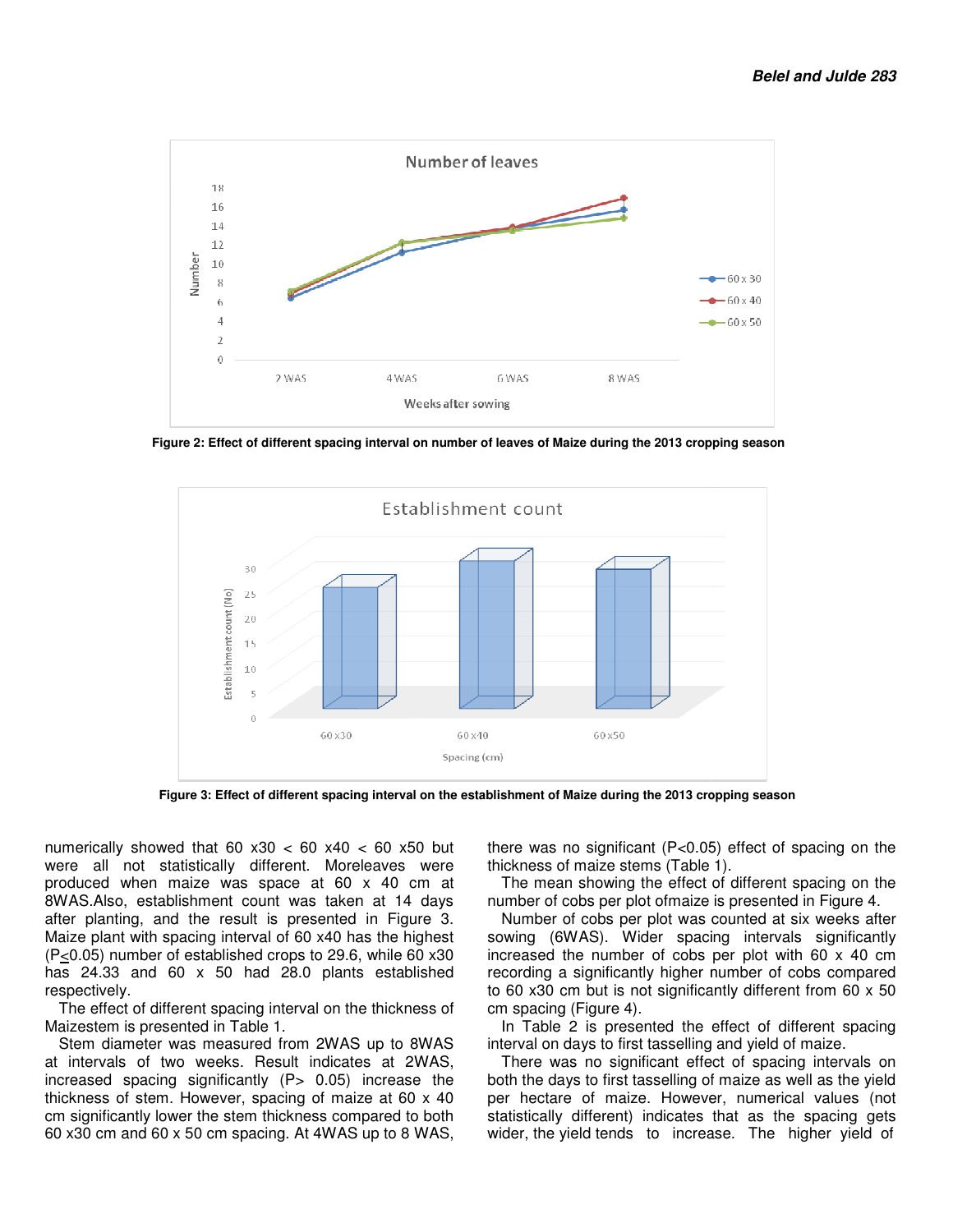|                  |        | <b>Stem Diameter</b> |               |        |  |  |
|------------------|--------|----------------------|---------------|--------|--|--|
| <b>Treatment</b> | 2weeks | 4weeks               | <b>6weeks</b> | 8weeks |  |  |
| 60x30 cm         | 6.07a  | 19.55                | 21.24         | 23.08  |  |  |
| 60x40 cm         | 5.34b  | 18.93                | 21.54         | 32.65  |  |  |
| 60x50 cm         | 7.05a  | 17.92                | 21.85         | 23.40  |  |  |
| $LSD$ (0.05)     | 0.56   | 1.90                 | 2.61          | 2.16   |  |  |
| CV(%)            | 15.51  | 22.74                | 21.19         | 15.52  |  |  |
| <b>SE</b>        | 0.141  | 0.422                | 0.553         | 0.454  |  |  |
| P > F            | 0.045  | 0.542                | 0.9406        | 0.1707 |  |  |

 **Table 1: The effect of different spacing intervals on stem diameter of Maize effect of** 

**All the means with the same along same column are not significantly different (P≤0.05)** 



| Figure 4: Effect of different spacing interval on number of cobs per plant of Maize during the 2013 cropping season            |
|--------------------------------------------------------------------------------------------------------------------------------|
|                                                                                                                                |
|                                                                                                                                |
|                                                                                                                                |
|                                                                                                                                |
| Table 2: Effects of different spacing intervals on days to first tasselling and yield of maize during the 2013 cropping season |

| <b>Treatment</b>      | Days to first tasselling | Yield $(Kg ha^{-1})$ |  |
|-----------------------|--------------------------|----------------------|--|
| 60x30 cm              | 68.33                    | 3,688.8              |  |
| 60x40 cm              | 65.33                    | 4,177.8              |  |
| 60x50 cm              | 65.33                    | 4,622.2              |  |
| LSD <sub>(0.05)</sub> | 6.13                     | 945.3                |  |
| CV(%)                 | 4.08                     | 10.16                |  |
| <b>SE</b>             | 1.587                    | 262.69               |  |
| P > F                 | 0.3841                   | 0.1205               |  |

**All means the same letters among same columns are not significantly different (P≤0.05)** 

Note: DTFT=Days to First Tasselling, NOCPP = Number of Cobs per Plant, YPP = Yield per Plot, YPH = Yield per Hectare